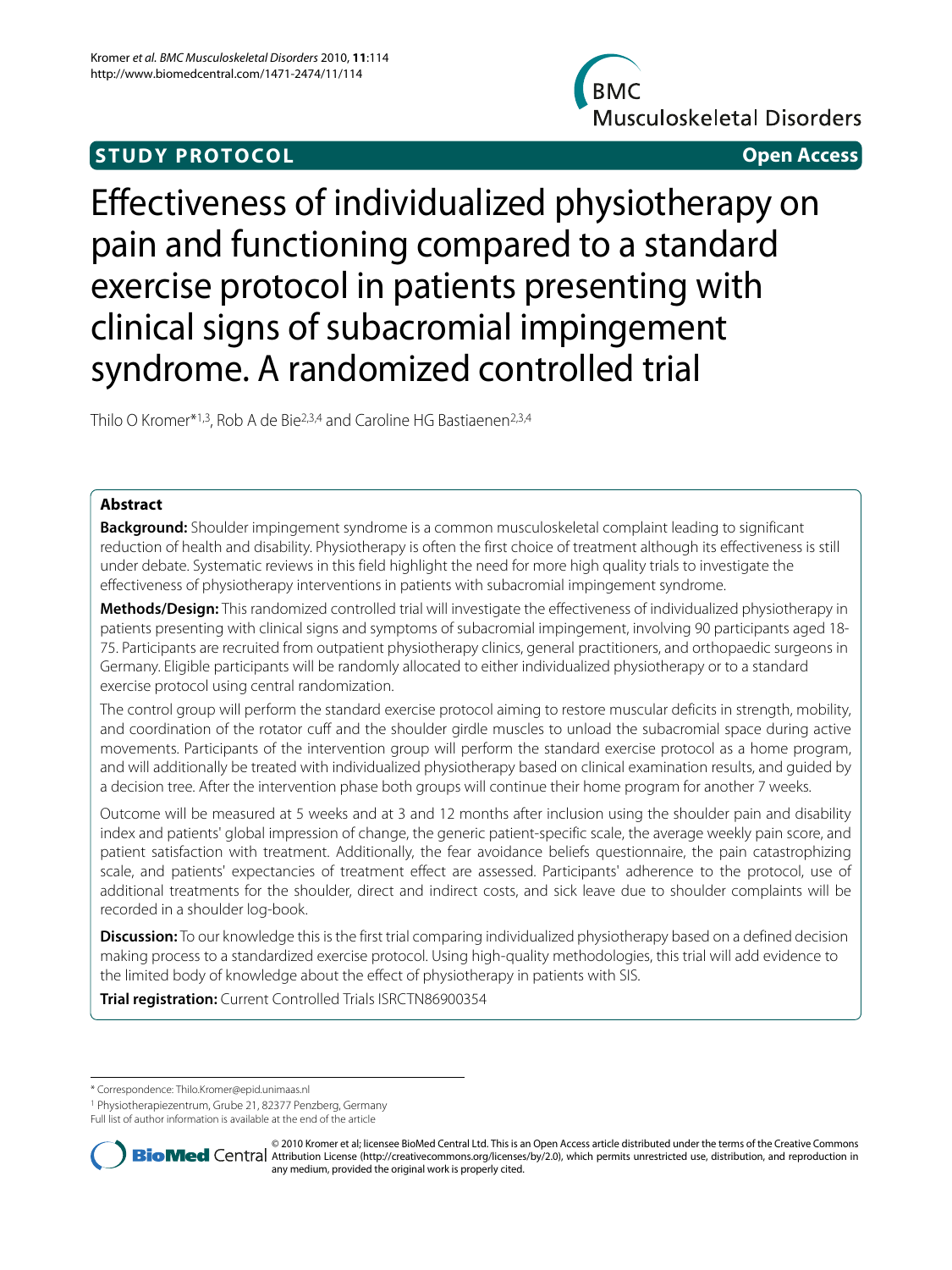## **Background**

Shoulder complaints are one of the most common musculoskeletal complaints seen by health professionals [[1](#page-9-0)[-5](#page-9-1)] with an incidence of 9.5 per 1000 patients presenting to primary care [[6\]](#page-9-2) and varying data for point prevalence (6.9% to 26%) [[7\]](#page-9-3). They can lead to a significant reduction of health [[6](#page-9-2),[8\]](#page-10-0), seem to be recurring in nature and do not necessarily resolve over time [\[9](#page-10-1)-[12\]](#page-10-2). Thus, shoulder complaints represent a relevant health problem for clinicians, employers and health insurance companies.

Although no standardized diagnostic classification for shoulder complaints exists, most shoulder patients presenting to primary care show clinical signs of subacromial impingement [\[5](#page-9-1),[6\]](#page-9-2). Subacromial impingement syndrome of the shoulder (SIS) occurs due to a mechanical disturbance within the subacromial space and is characterized by pain and functional restrictions mostly during over-head activities in daily life or sporting activities [\[13](#page-10-3)]. Potential factors causing or contributing to SIS such as strength, coordination and integrity of the rotator cuff [[14-](#page-10-4)[21](#page-10-5)] and the shoulder girdle muscles [\[22](#page-10-6)-[26\]](#page-10-7), mechanical or anatomical changes [[27](#page-10-8)[-29](#page-10-9)], hypomobility or instability of the glenohumeral joint or the scapula [[16,](#page-10-10)[26,](#page-10-7)[30-](#page-10-11) [33](#page-10-12)], and the influence of posture [\[34](#page-10-13)[,35](#page-10-14)] are discussed in the literature and suggest a multi-factorial aetiology of SIS. Besides the biomedical aspects of SIS, psychological factors such as kinesiophobia or catastrophizing may negatively influence recovery and thus leading to chronic pain and disability [[36](#page-10-15)[-41](#page-10-16)]. The specific diagnosis of SIS is often based on a thorough history and clinical examination; technical examination methods such as MRI or ultrasonography are often not used in first instance [\[10](#page-10-17)], also because their diagnostic accuracy is still limited [\[42-](#page-10-18) [47](#page-10-19)].

Physiotherapy is often the first choice of treatment for SIS. Between 10 to 30% of all shoulder patients seen in primary care are referred to physiotherapy after initial presentation [[5,](#page-9-1)[10,](#page-10-17)[48\]](#page-10-20). However, the effectiveness of physiotherapy in patients with SIS is still under debate. Conclusions from systematic reviews suggest that physiotherapy-led interventions, combining different methods or techniques, are not more effective than exercises alone except adding manual mobilization to exercises, which seems to be of additional benefit. Most technical treatments such as ultrasound or laser therapy cannot be recommended. However evidence is limited by poor methodological quality, short follow ups and small sample sizes [\[49](#page-10-21)-[52\]](#page-11-0). Thus nearly all current systematic reviews emphasize the need for more high quality trials of physiotherapy interventions, especially of combination of treatment techniques.

This trial compares individualized physiotherapy (IP), considering the patients' individual situation, bio-psychosocial aspects, and the WHO-classification of functioning and disability [\[53](#page-11-1)] to a standardized exercise protocol (SEP). Physiotherapeutic management is based on clinical examination results and guided by a defined clinical reasoning process, which belongs to one of the basic skills in musculoskeletal physiotherapy [\[54](#page-11-2)].

#### **Aims of the study**

a) To investigate the effect of individually planned physiotherapy (IP) on pain and functioning compared to a standard exercise protocol (SEP) in patients presenting with clinical signs of SIS.

b) To compare direct and indirect costs between both interventions.

## **Methods**

#### **Study design**

To answer the questions a randomized controlled trial design will be used over a 12 months period. Patients will be randomized after providing informed consent. Randomization and all communication about it is executed and controlled by the Department of Epidemiology, Maastricht University. A flow chart of the trial profile is provided in Figure [1](#page-2-0).

#### **Ethics**

Ethical approval for this trial has been granted by the Medical Ethics Committee of the Munich University Hospital, Ludwig-Maximilians-University Munich, Germany.

#### **Eligibility criteria**

Patients presenting to primary care with clinical signs and symptoms indicating SIS will be included in the trial. This concept of focusing on important clinical signs for setting up inclusion criteria for a RCT corresponds well with daily clinical practice.

Inclusion criteria: (1) age between 18 and 75 years, (2) symptoms for more than four weeks, (3) main complaints in the glenohumeral joint region or the proximal arm, (4) presence of one of the following signs indicating SIS: Neer impingement test, Hawkins-Kennedy impingement test, painful arc with active abduction or flexion, (5) pain with one of the following resistance tests: external rotation, internal rotation, abduction, or flexion.

Exclusion criteria: (1) average 24-hours pain of 8/10 or more on a visual numeric rating scale (VNRS), (2) primary scapulothoracic dysfunction due to paresis, (3) diagnosed instability or previous history of dislocation, (4) adhesive capsulitis (frozen shoulder), (5) more than 1/ 3 restriction of elevation compared to the unaffected side, (6) substantial shoulder weakness or loss of active shoulder function, (7) shoulder surgery in the last 12 months on the involved side, (8) reproduction of symptoms with active or passive cervical movements, (9) neurological involvement with sensory and muscular deficit, (10)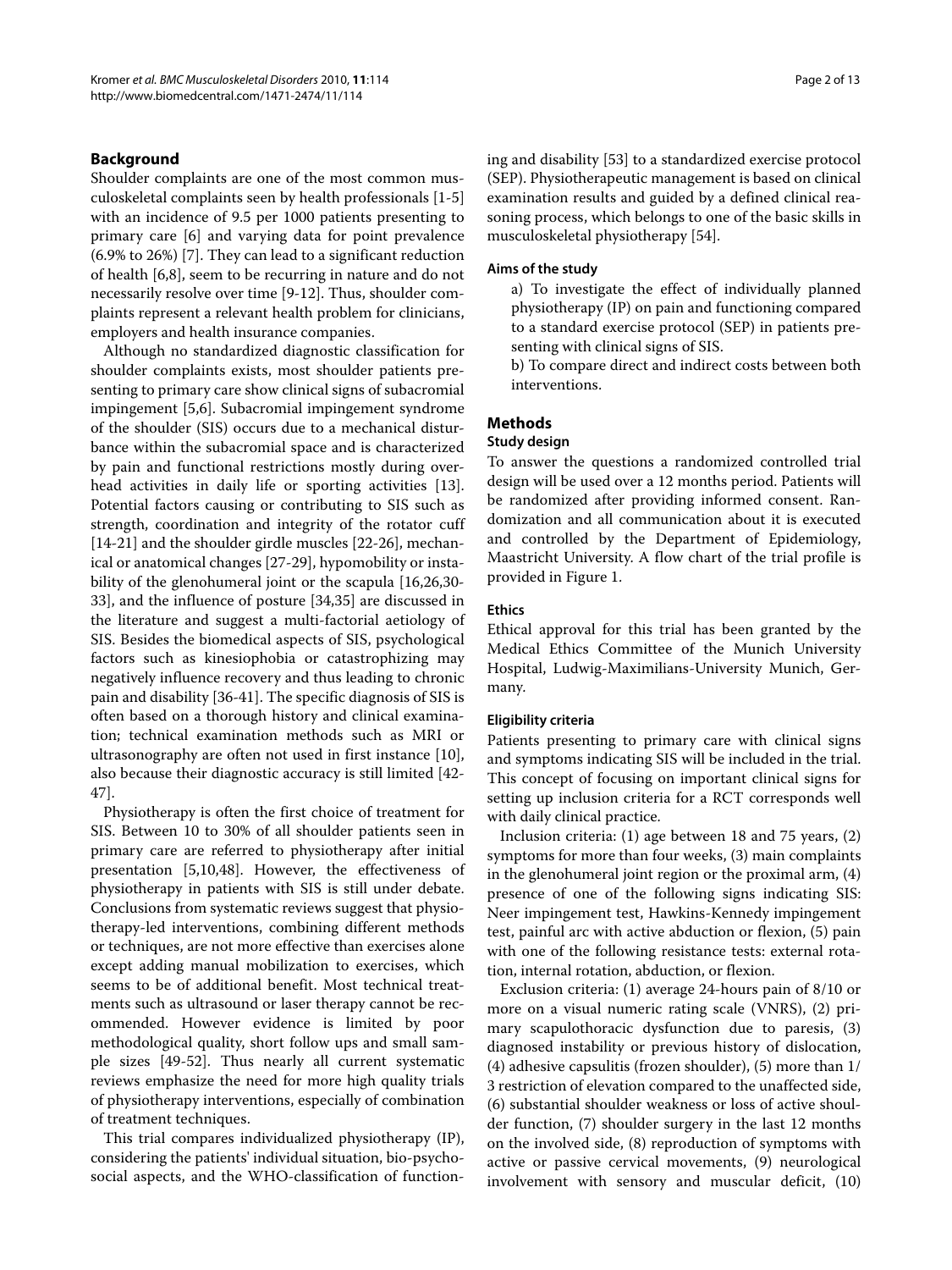<span id="page-2-0"></span>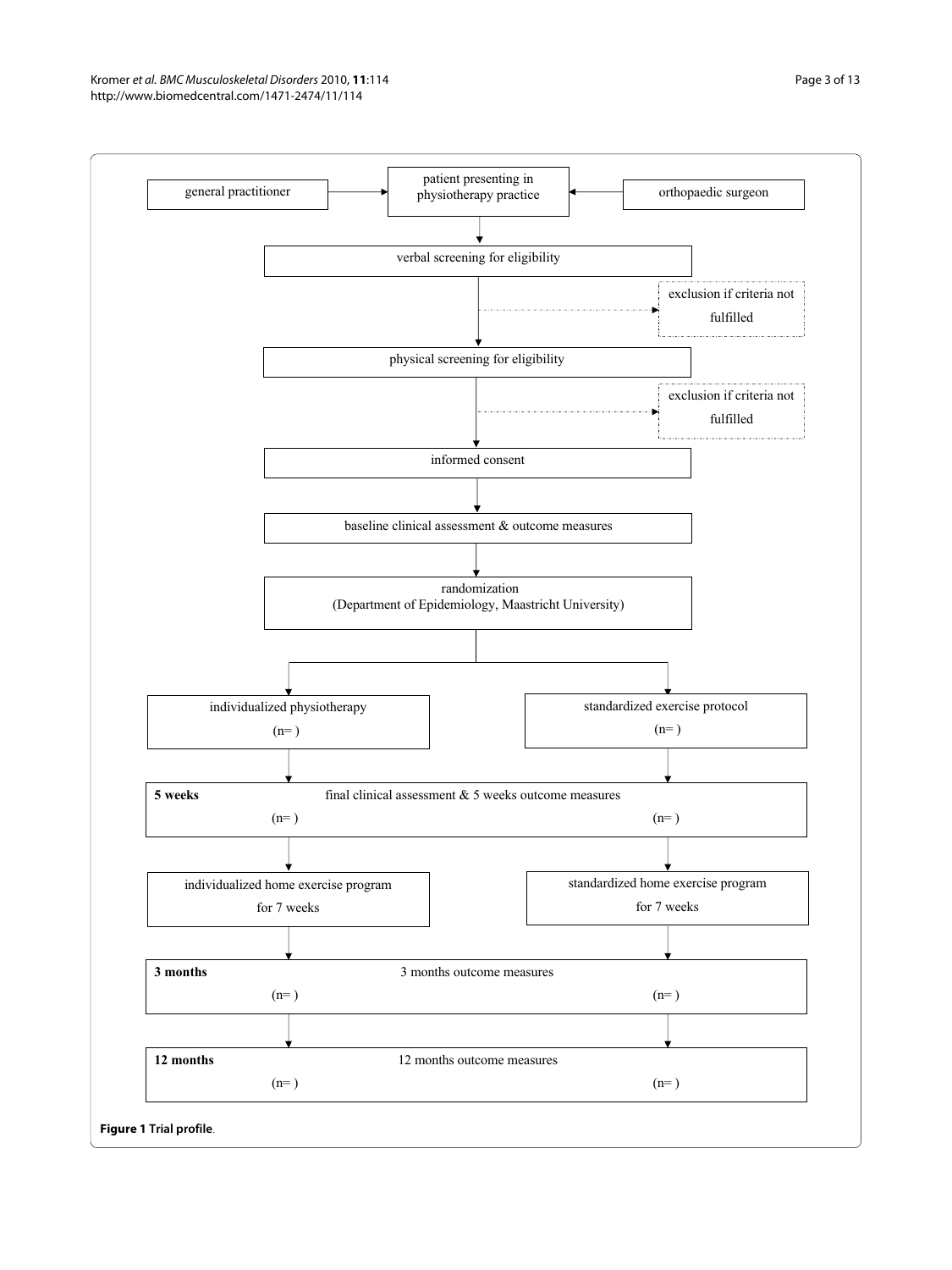inflammatory joint disease (e.g. rheumatoid arthritis), (11) diabetes mellitus, (12) intake of psychotherapeutic drugs, (13) compensation claims, (14) inability to understand written or spoken German.

#### **Recruitment of participants**

The proposed trial will be embedded in the normal daily process of selected physiotherapy clinics in Germany. Participants will be identified by physiotherapy referrals and by research physiotherapists. If a patient agrees to participate, the research therapist will check eligibility criteria. If eligibility is confirmed, informed consent will be asked. Participants will then undergo baseline assessment including some questionnaires and a standardized clinical examination protocol for the shoulder complex, the cervical and upper thoracic spine.

An inclusion period of eighteen months is thought to be sufficient to recruit the number of participants needed for this study.

#### **Randomization and allocation concealment**

After informed consent and baseline assessment participants will be randomized to either SEP or IP using block allocation of six. To guarantee allocation concealment, therapists will be informed about allocation after the participant completed all baseline measurements and gave informed consent, prior to first treatment by the Department of Epidemiology, Maastricht University.

#### **Interventions**

#### **Both groups**

All participants will undergo a clinical examination process starting with a thorough history taking, followed by a physical examination of the cervical spine, the shoulder girdle, and the shoulder joints. All joints are manually assessed with passive, active, and combined angular movements, and with translatory tests according to the description of Kaltenborn [[55\]](#page-11-3), Evjenth and Hamberg [[56\]](#page-11-4) or Maitland [[57\]](#page-11-5). Isometric resistance tests are used to judge shoulder strength and pain. Integrity of the rotator cuff is assessed with the external rotation lag sign [\[58](#page-11-6)], the lift off test [[59\]](#page-11-7), and the hornblowers' sign [\[60](#page-11-8)]; involvement of the neural system with upper limb tension tests described by Butler [[61\]](#page-11-9). Contributing factors such as a slouched posture, forward head position, thoracic kyphosis, or protracted shoulders are noted and if necessary also assessed in detail. Results serve as basis for the treatment of participants allocated to the group receiving individualized physiotherapy.

All participants will attend two 20-30 minute contact sessions per week over a 5 week period. Afterwards participants will continue with their home exercises for another 7 weeks. At the beginning of treatment all participants will receive an information booklet containing basic information about anatomy and biomechanics of

the shoulder complex, a short description of the aetiology of SIS and the pathology itself, and a brief overview about possible contributing factors to their shoulder pain. The booklet also explains the goals to be achieved with treatment, and it provides general guidelines for behaviour through daily living. Participants will also receive a shoulder log book for documentation of their weekly pain levels, additional treatments or medication, sick leave, and the completion of the home exercise during the intervention phase and during the follow up period. Participants will be requested not to make use of other treatment options and not to change their medication intake during the intervention phase. However, due to ethical considerations the use of analgesics and non-steroidal antiinflammatory drugs will be permitted and will be recorded in the shoulder log-book.

Treatment will be administered by experienced physiotherapists with an international qualification for manual therapy (IFOMPT standard). All physiotherapists will be trained prior to commencement of the study to guarantee a uniform background and treatment application. A written manual with detailed and comprehensive instructions is given to the therapists. Thoroughness of the application is supported by structured recording forms and check lists, monthly team meetings and audits.

The two groups are as follows:

#### **Control group**

Participants assigned to the control group will perform a standard exercise protocol (SEP) aiming at restoring muscular deficits in strength, mobility, or coordination of the rotator cuff and the shoulder girdle, unloading the subacromial space, and centering the humeral head in the glenoid fossa during active movements. Thus, the SEP contains mainly strengthening exercises, stretching and mobility exercises, but also exercises to control pain. To set up a high quality protocol, exercises are taken from papers investigating exercises for shoulder rehabilitation [[62](#page-11-10)[-79](#page-11-11)], and exercises specifically addressing deficits in strength, mobility, or coordination revealed in patients with SIS [[19,](#page-10-22)[23-](#page-10-23)[25](#page-10-24)[,31](#page-10-25)[,80](#page-11-12)[,81](#page-11-13)]. Another important criterion for the selection of the exercises was their practicability, their potential for pain provocation, and the possibility to perform all exercises at home with a rubber band. Exercises are subdivided in a "core program" and "additional exercises". A short description of the exercises is provided in Table 1 &2.

Exercises of the "core program" are introduced and instructed to the patient in detail first, and if patients show good progression, exercises from the pool of "additional exercises" can be added. At home exercises are realized with the help of a PINOFIT rubber band (Pino GmbH, Hamburg, Germany) which allows dynamic resistance and is easy to use. It is available from very light resistance to heavy resistance and allows the therapist to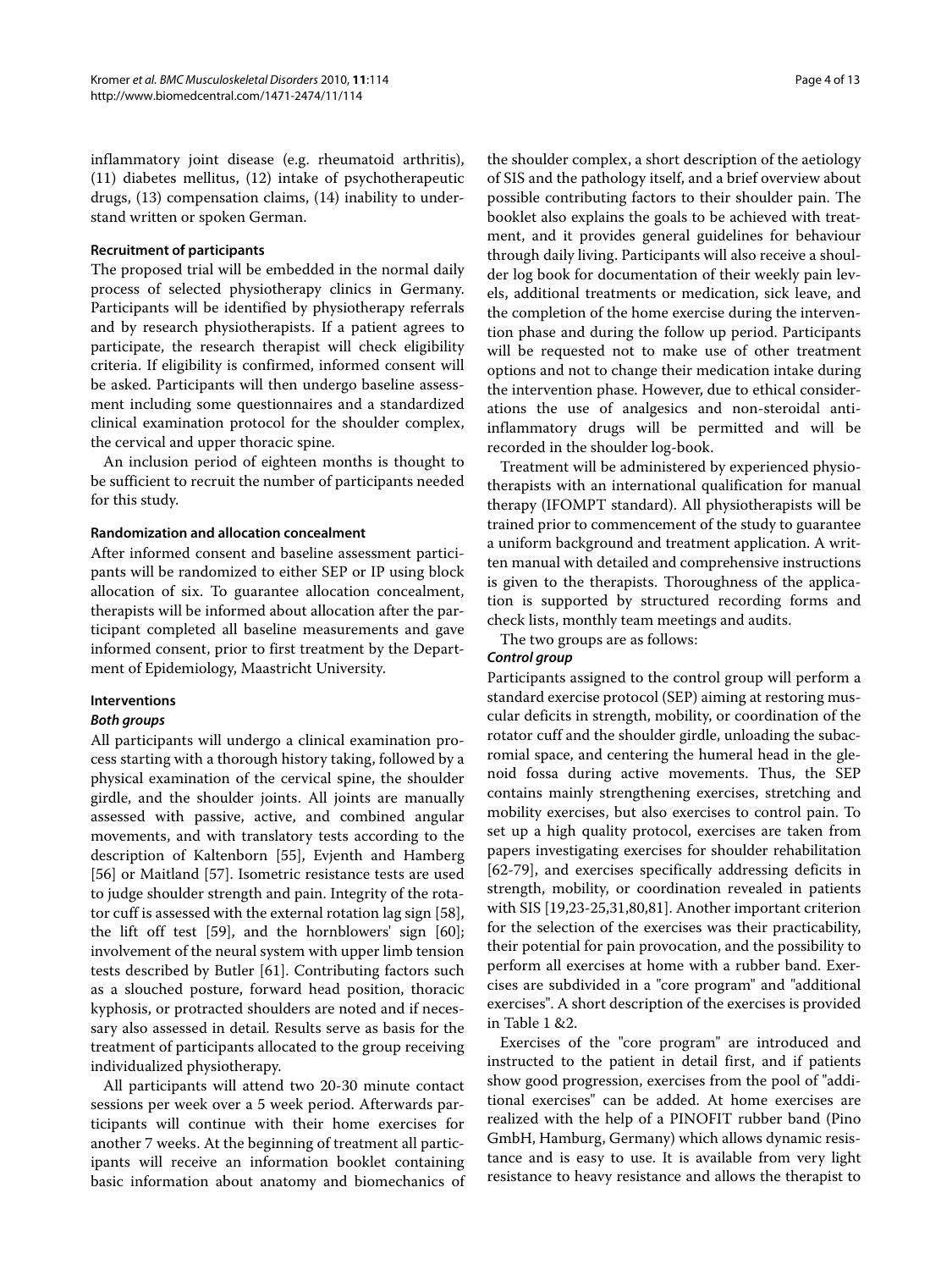## Table 1: Exercises of the core pro

C5 Elbow flexion with forearm supination

| No.            | <b>Exercise</b>                               | <b>Material</b>                                   | <b>Description</b>                                                                                                                                                          |
|----------------|-----------------------------------------------|---------------------------------------------------|-----------------------------------------------------------------------------------------------------------------------------------------------------------------------------|
| C1a            | Low row                                       | Pinoband or pulley<br>apparatus with 2<br>handles | Subject is sitting in front of pinoband, shoulders in 80° forward flexion<br>and neutral rotation; subject performs shoulder extension with<br>elbows flexed.               |
| C1b            | High row                                      | Pinoband or pulley<br>apparatus with 2<br>handles | Subject is sitting in front of pinoband, shoulders in 100° forward<br>flexion and neutral rotation; subject performs shoulder extension<br>with elbows extended.            |
| C <sub>2</sub> | Shoulder adduction in scapular<br>plane       | Pinoband or pulley<br>apparatus with 1 handle     | Subject is standing, shoulder in 80° abduction in scapular plane;<br>subject performs shoulder adduction with elbow extended.                                               |
| C3a            | Shoulder external rotation in 0°<br>abduction | Pinoband or pulley<br>apparatus with 1 handle     | Subject is standing, with towel between arm and trunk to prevent<br>compensatory shoulder movements, elbow flexed to 90°; subject<br>performs shoulder external rotation.   |
| C3b            | Shoulder external rotation in side-<br>lying  | Dumbbell                                          | Subject is side-lying, with towel between arm and trunk to prevent<br>compensatory shoulder movements, elbow flexed to 90°; subject<br>performs shoulder external rotation. |
| C4a            | Shoulder internal rotation in 0°<br>abduction | Pinoband or pulley<br>apparatus with 1 handle     | Subject is standing, with towel between arm and trunk to prevent<br>compensatory shoulder movements, elbow flexed to 90°; subject<br>performs shoulder internal rotation.   |
| C4b            | Shoulder internal rotation in side-<br>lying  | Dumbbell                                          | Subject is side-lying, elbow flexed to 90°; subject performs shoulder<br>internal rotation.                                                                                 |

Pinoband or dumbbell Subject standing arm at the side, neutral rotation; subject performs elbow flexion/forearm supination.

| C <sub>6</sub> a | Horizontal scapular protraction          | Pinoband or pulley<br>apparatus with 2<br>handles | Subject is standing, elbows flexed to 90°; subject performs shoulder<br>flexion to 80° and elbow extension, then scapular protraction.                        |
|------------------|------------------------------------------|---------------------------------------------------|---------------------------------------------------------------------------------------------------------------------------------------------------------------|
| C6b              | Vertical scapular protraction            | Pinoband or dumbbells                             | Subject lying supine, elbows flexed to 90°; subject performs shoulder<br>flexion to 90° and elbow extension, then scapular protraction.                       |
| C <sub>7</sub>   | 4-point kneeling scapular<br>protraction |                                                   | Subject in 4-point kneeling position, hands underneath shoulders<br>performs dynamic scapular protraction.                                                    |
| C <sub>8</sub>   | Scapular setting                         |                                                   | Subject lying prone with arms held by the side in external rotation;<br>subject holds scapulae in depressed and retracted position.                           |
| C <sub>9</sub>   | Posterior shoulder stretch               |                                                   | Subject is standing, pulling the elbow passively across the body into<br>horizontal adduction with the opposite arm.                                          |
| C10              | Lateral neck stretch                     |                                                   | Subject is standing, pulling the head into lateral flexion with the<br>opposite arm and is adding the shoulder depression to stretch the<br>ipsilateral neck. |
| C11              | Thoracic spine extension                 |                                                   | Supine on the floor, hips and knees flexed to 90 degrees, hands<br>supporting the neck, with thoracic kyphosis lying on a towel roll.                         |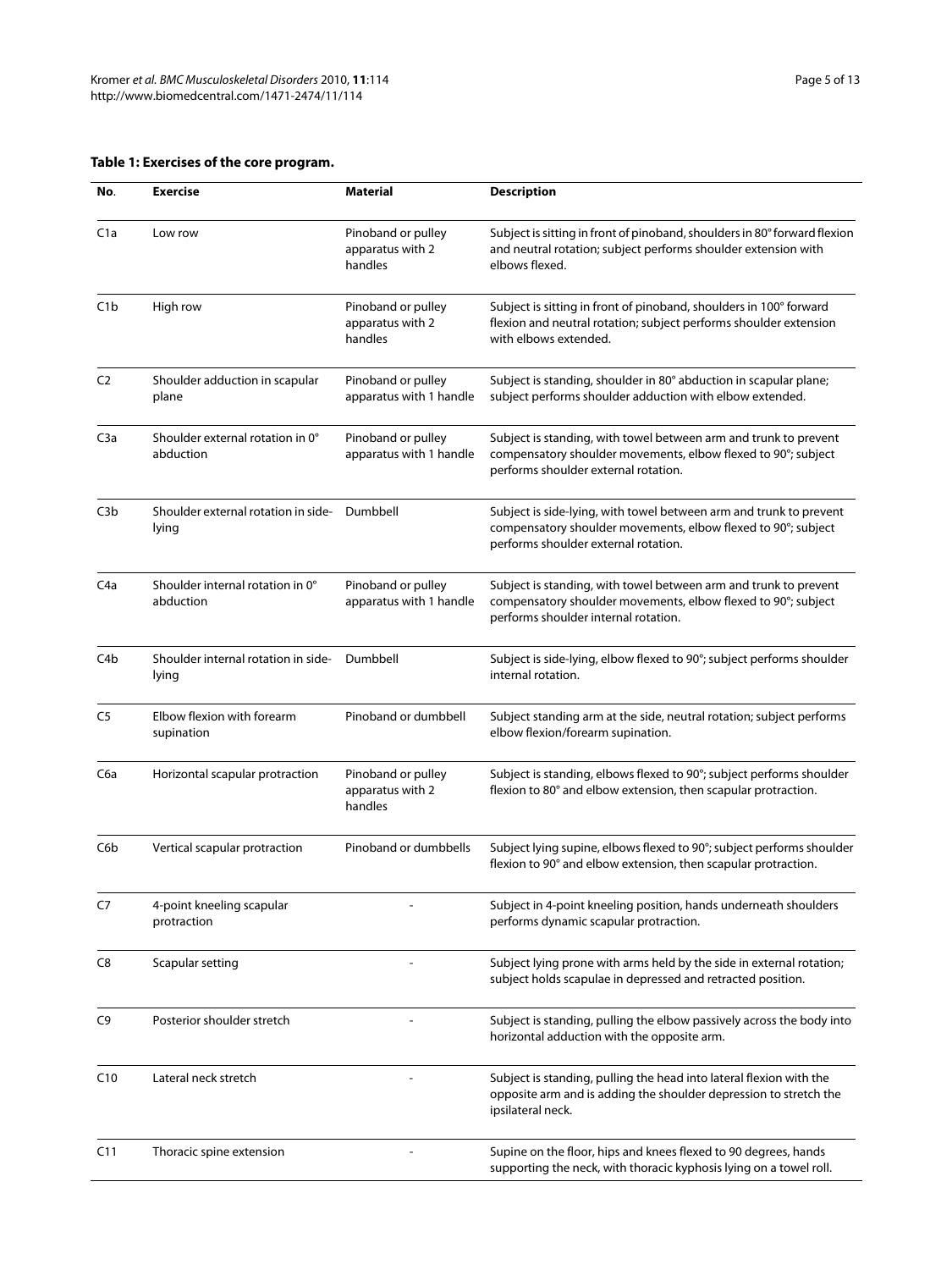progressively adapt resistance to the physical capacity of the patient. Patients are supervised during their contact sessions; their exercise program is monitored, controlled and adapted if necessary. Physiotherapists are allowed to adapt the SEP individually to each patient with respect to the situation of the patient. Therapists who deliver the treatment for the control group remain blinded to the clinical examination results to prevent inadvertent contamination of the SEP.

#### **Intervention group**

Participants assigned to the intervention group will perform the SEP as a home program. Additionally this group will receive six to ten session of individualized physiotherapy (IP), based on the findings of the clinical examination and the individual main complaints of the patient. To guarantee a uniform decision making process and to deliver a defined and repeatable way of treatment application a decision tree was developed. The decision tree was previously tested in patients with SIS to improve weaknesses and to test its practicability. It consists of three parts and directs initial treatment applications. The first part of the decision tree addresses predictive signs for a poor treatment outcome such as recurrent episodes of shoulder pain in the past [\[7](#page-9-3)[,9](#page-10-1)[,11](#page-10-26),[12](#page-10-2)], severe pain or long duration of the current episode [\[82](#page-11-14)-[84\]](#page-11-15), signs indicating a tear of the rotator cuff [\[85](#page-11-16)[,86](#page-11-17)], and restriction of external rotation and/or elevation of the shoulder [[9](#page-10-1),[87](#page-11-18)].

The second part leads the therapist through factors maintaining or contributing to the patients' problem such as general posture, ADL's, working activities and work place setting, leisure and sports activities, and patients' understanding of his problem. The third part guides through the positive findings of the physical examination of the upper quarter (cervical and upper thoracic spine, shoulder and shoulder girdle). Local factors will be treated according to the manual therapy concepts of Maitland [\[57\]](#page-11-5), Kaltenborn [\[88](#page-11-19)], Evjenth and Hamberg [\[56\]](#page-11-4), or Butler [\[61](#page-11-9)].

For further treatment decisions and as an important part of treatment application a defined clinical reassessment process is implemented, adapted from Jones and Rivett [[89\]](#page-11-20). The reassessment process, based on the testretest-principle, delivers important information about the effect of an applied intervention or technique and thus assists the therapist in further decision making.

## **Main contrast between both groups**

The main difference between both groups is that the intervention group additionally receives individualized physiotherapy considering all predictive, local or contributing factors that may maintain or contribute to the patients' problem, identified through clinical examination. Therefore this intervention, combining a shoulder specific exercise programme with a defined decision

making process and clinical experience, represents a best practice approach.

#### **Outcome measures**

Selection criteria for the outcome measures used in this study were their reliability and validity in relation to the study population, and also their sensitivity to detect change statistically, whether it is relevant to the patient or clinician or not. Another important criterion was their practical applicability in a clinical setting. The main focus is on pain and functioning. Primary outcome measures will be as follows:

#### **1. Shoulder Pain and Disability Index (SPADI)**

The SPADI is a shoulder specific self-reported questionnaire measuring pain and disability in patients with shoulder pain of musculoskeletal origin [[90\]](#page-11-21). It contains 5 items assessing pain and 8 items assessing shoulder function and is easily applicable in daily practice. Each item is scored on a 100 mm visual analogue scale (VAS); the right end of the VAS is defined as "worst pain imaginable/ so difficult required help", the left end as "no pain/no difficulty". A score is then calculated out of 100 with higher scores reflecting higher pain/disability levels. The SPADI has shown to be valid and highly responsive in assessing shoulder pain and function [[90,](#page-11-21)[91\]](#page-11-22); it is therefore highly recommended for the use in patients with SIS [[92\]](#page-11-23). The German version of the SPADI also showed an excellent reliability and internal consistency for both, total score and sub-scores. A minimum improvement in the total SPADI score of 11 points will be considered as a minimum clinically important change [\[93](#page-11-24)].

## **2. Patients' global impression of change (PGIC)**

Measuring PGIC is a clinically relevant and stable concept for interpreting truly meaningful improvements in pain from the individual perspective [[94,](#page-11-25)[95\]](#page-12-0). It is measured with the help of an ordinal scale with 1-much worsened, 2-slightly worsened, 3-unchanged, 4-slightly better, 5-much better, whereas a rating of "slightly better" will be defined a priori as a clinically important and meaningful difference and therefore as a successful result. According to this definition, the scale is then dichotomized. To test stability of this dichotomization a sensitivity analysis will be conducted.

Secondary outcome measures will be:

## **1. Generic Patient-Specific Scale (GPSS)**

The GPSS is published by Stratford et al. [\[96](#page-12-1)] and assesses individual complaints and restrictions in a short and efficient way. It is based on the patient-centred approach, identifying the most problematic areas of functioning.

The GPSS is a reliable and valid tool and also sensitive to detect change over time [\[97](#page-12-2)]. Although it is a generic outcome measure, its validity, reliability and sensitivity has been established for different patient groups [[96,](#page-12-1)[98,](#page-12-3)[99\]](#page-12-4). For this study, patients will chose 3 activities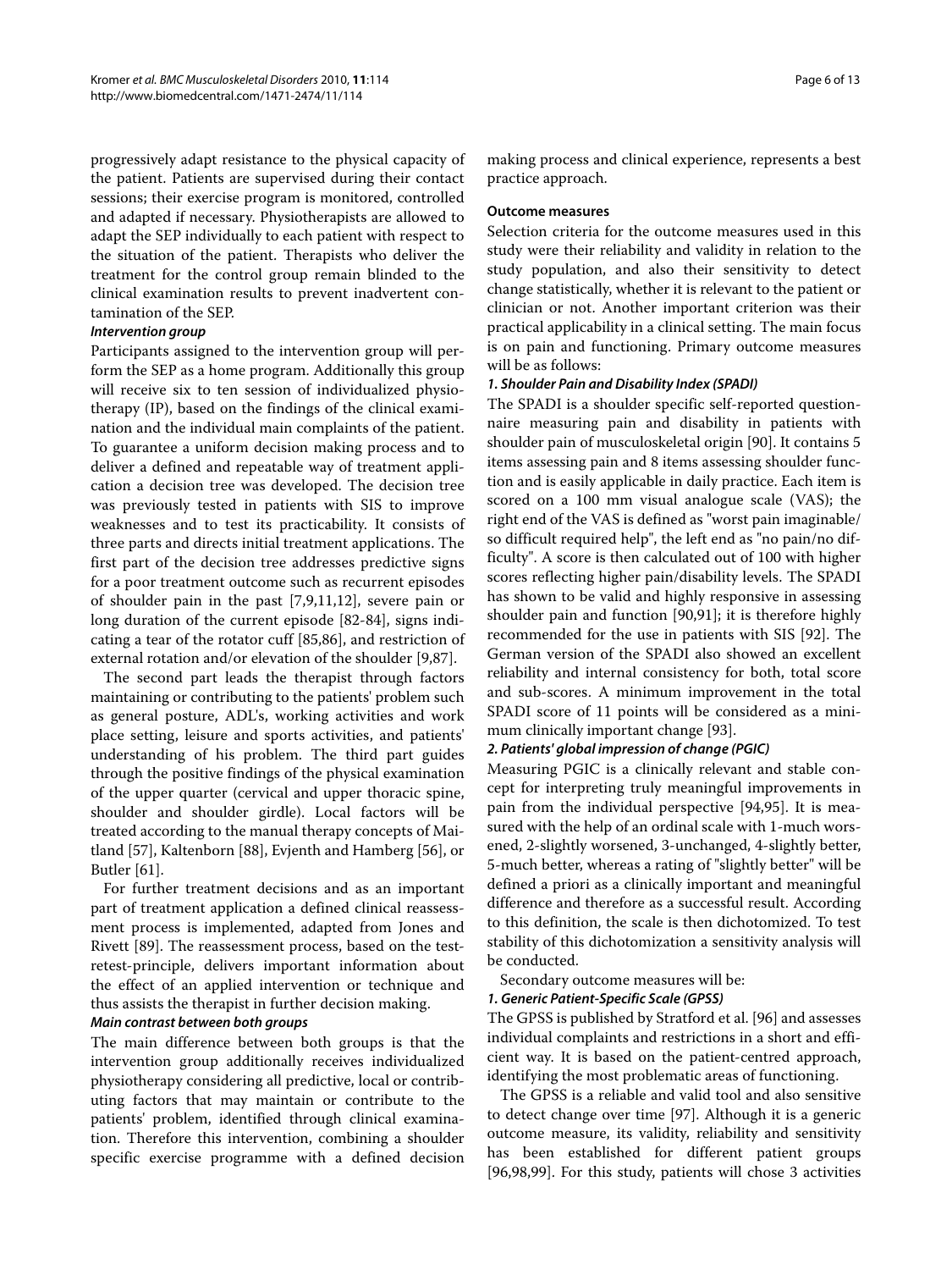## **Table 2: Additional exercises.**

| No.              | <b>Exercise</b>                                        | Material                                         | <b>Description</b>                                                                                                                                                                                                                           |
|------------------|--------------------------------------------------------|--------------------------------------------------|----------------------------------------------------------------------------------------------------------------------------------------------------------------------------------------------------------------------------------------------|
| A1a              | Shoulder abduction in<br>scapular plane (scaption)     | Pinoband or dumbbell                             | Subject is standing with feet on the pinoband; subject performs<br>80° of scaption with elbows slightly flexed and external rotation<br>of the shoulder (thumb up).                                                                          |
| A <sub>1</sub> b | Shoulder flexion                                       | Pinoband or dumbbell                             | Subject is standing with feet on the pinoband; subject performs<br>80° of shoulder flexion with elbows slightly flexed and external<br>rotation of the shoulder (thumb up).                                                                  |
| A2a              | Shoulder press via flexion                             | Pinoband or dumbbell                             | Subject is sitting with back supported. Upper arms are in<br>contact with the trunk, elbows are maximally flexed and hands<br>in front of shoulders; subject performs full shoulder flexion and<br>elbow extension.                          |
| A2b              | Shoulder press via abduction                           | Pinoband                                         | Subject is sitting with back supported. Upper arms are in<br>contact with the trunk, elbows are maximally flexed and hands<br>next to shoulders; subject performs full shoulder abduction and<br>elbow extension.                            |
| A <sub>3</sub>   | Horizontal abduction                                   | Pinoband or pulley<br>apparatus with 1<br>handle | Subject is sitting in front of pinoband attached in shoulder<br>height, shoulders in 80° forward flexion and external rotation;<br>subject performs horizontal shoulder abduction with nearly<br>extended elbows.                            |
| A4               | External rotation in supported<br>80° shoulder flexion | Pinoband or pulley<br>apparatus with 1<br>handle | Subject is sitting with elbow supported on a table in 80° of<br>shoulder flexion and 90° elbow flexion. Pinoband fixed on the<br>table with other hand; subject performs 90° of external rotation.                                           |
| A <sub>5</sub>   | Internal rotation in supported<br>80° shoulder flexion | Pinoband or pulley<br>apparatus with 1<br>handle | Subject is sitting with elbow supported with the other hand in<br>80° of shoulder flexion, pinoband fixed in waste height; subject<br>performs 90° of internal rotation.                                                                     |
| A6a              | Shoulder protraction in<br>kneeling push up position   |                                                  | Subject in kneeling push up position, hands underneath<br>shoulders and knees behind hips; subject performs dynamic<br>scapular protraction.                                                                                                 |
| A6b              | Shoulder protraction in push<br>up position            |                                                  | Subject in push up position; subject performs dynamic scapular<br>protraction.                                                                                                                                                               |
| Абс              | Half way push up plus                                  |                                                  | Subject in push up position; subject performs a half way push<br>up with a dynamic scapular protraction at the end of arm<br>extension.                                                                                                      |
| AM1              | Internal rotation positioning                          |                                                  | Subject is placing the hand on the buttock or lower back in a<br>pain-free manner, supported by the other hand.                                                                                                                              |
| AP1              | Pendulum exercises                                     | Dumbbell or bottle                               | Subject is standing leaning on a chair or table with the good<br>arm and bending forward at the waist. Relax the shoulder blade<br>and let it drop. Subject performs relaxed forward-backward<br>swings and circle swings using body motion. |
| AP <sub>2</sub>  | Longitudinal shoulder<br>traction                      | Pinoband                                         | Subject is standing and slightly side bent with pinoband is<br>wrapped around the wrist and fixed with the feet on the<br>bottom with tension. Subject is relaxing the shoulder to allow<br>for longitudinal traction.                       |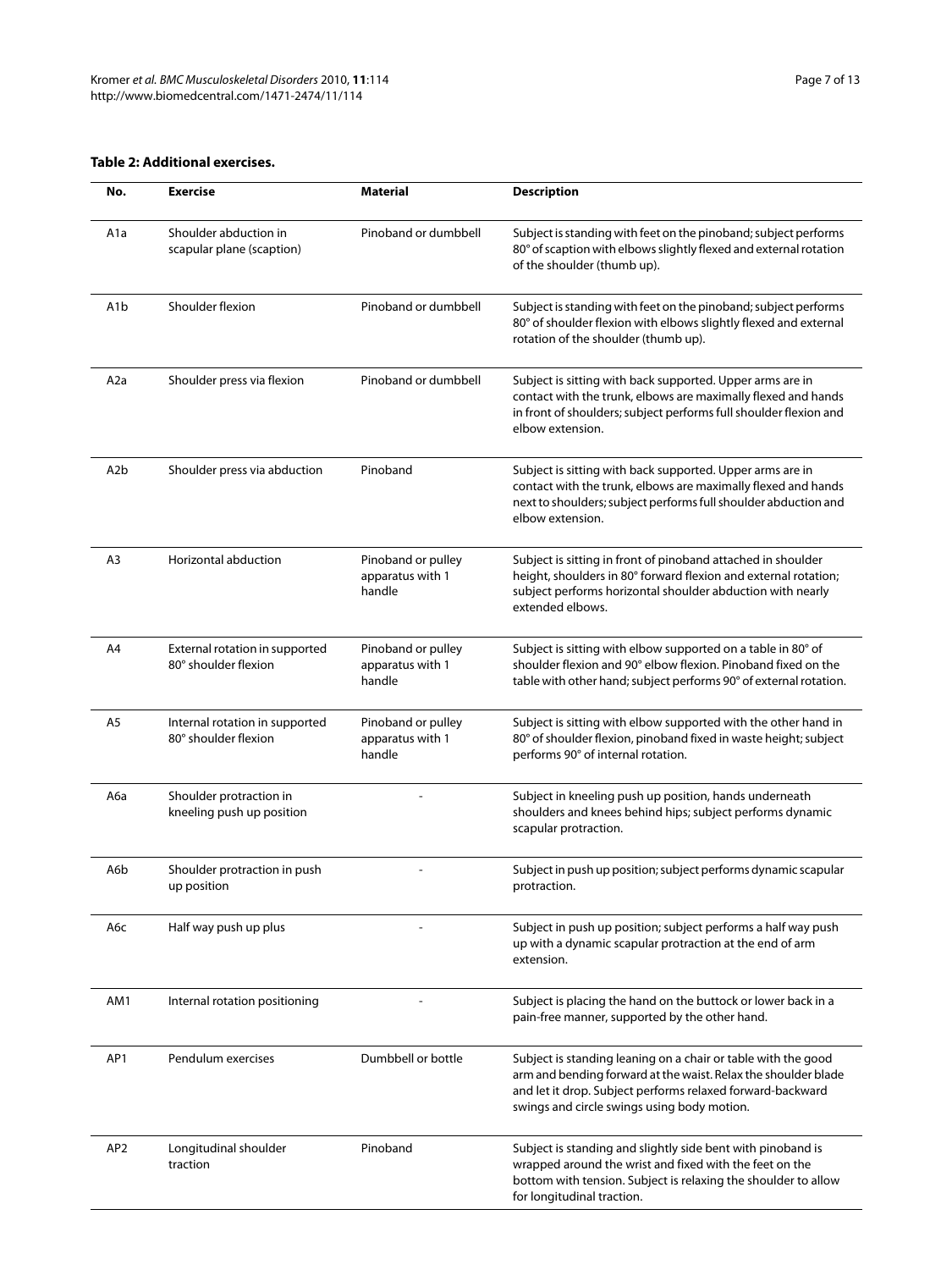they got difficulties with and rate the ability to perform them on an 11-point visual numeric rating scale (VNRS). 10 at the right end of the VNRS is defined as "I can do the chosen function without difficulty", 0 at the left end as "I am unable to do the chosen function". An average score across all activities is calculated. Because the expected change of severely restricted activities is less than the expected change of only mild restrictions, a minimum change of 30% will be considered as a clinically important improvement [\[95](#page-12-0)[,100](#page-12-5)].

## **2. Average weekly pain score**

Patients will rate their average weekly pain intensity on an 11-point VNRS. The VNRS is a one-dimensional measure to assess pain intensity. The distance between each number is 10 millimetres; 0 on the left end of the VNRS is defined as "no pain at all", 10 at the right end as "as much pain as I can imagine". An improvement in pain level of 2 points or more was defined as a clinically important and meaningful difference [[95](#page-12-0),[100](#page-12-5)].

## **3. Patient satisfaction with treatment**

After 5 weeks all patients will rate their satisfaction with treatment on an 11-point visual numeric rating scale (VNRS). 10 at the right end of the VNRS is defined as "completely satisfied", 0 at the left end as "completely dissatisfied".

#### **4. Fear Avoidance Beliefs Questionnaire (FABQ)**

It has been shown that fear of movement is an important obstacle to a successful rehabilitation in patients suffering from low back pain. To be able to analyze the influence of fear of movement on treatment outcome in patients with SIS, a modified version of the FABQ is used in this study. The FABQ was developed by Waddell et al. [\[101](#page-12-6)] to assess the influence of patients beliefs about physical activity and work on low back pain. The German version of the FABQ shows good psychometric properties and is therefore used in this study [[102](#page-12-7)-[105\]](#page-12-8). The FABQ is a 16 items questionnaire. Each item is scored on a seven-point Likert scale  $(0 =$  strongly disagree,  $6 =$  strongly agree). A total score is calculated by summing up the resultant scores. Sub-scores for physical activity and work are calculated, with 7 items assessing beliefs about work (item 6, 7, 9, 10, 11, 12, 15) and 4 items assessing beliefs about physical activity (item 2, 3, 4, 5). Higher scores reflect a higher presence of fear avoidance believes.

#### **5. Pain Catastrophizing Scale (PCS)**

Besides fear of movement, catastrophizing may also play an important role in mediating responses to pain, leading to perception of higher pain intensities and therefore influencing treatment outcome negatively [\[106](#page-12-9)-[108](#page-12-10)]. The PCS is a multidimensional, reliable and valid 13-item self report measurement tool with a strong association to pain and emotional distress [[106,](#page-12-9)[107](#page-12-11),[109](#page-12-12),[110](#page-12-13)]. The PCS has been validated for the German population [\[111\]](#page-12-14). It comprises three subscales for rumination (item 8 to 11),

magnification (item 6 to 7, 13), and helplessness (item 1 to 5, 12). Each item is rated on a 5-point scale from 0 (not at all) to 4 (all the time). A total score and sub-scores for each subscale are calculated by summing up the ratings for each item within a subscale. In a sample of 86 patients with sustained soft tissue injuries to the neck, shoulders or back including shoulder patients, Sullivan et al. [[112](#page-12-15)] found that catastrophizing was significantly correlated with patients' reported pain intensity, disability and employment status. The rumination subscale was the strongest predictor of pain and disability. Due to a sufficient test-retest stability even over a longer period of time the PCS is a appropriate screening tool for pain catastrophizing [[113\]](#page-12-16).

#### **6. Patients' expectancies of treatment outcome**

Patients' beliefs about the success of a given treatment may influence treatment outcome; this has been shown by Goossens et al. [[114\]](#page-12-17) and Smeets et al. [\[115](#page-12-18)] in low back pain patients. For this trial a modified question of the Credibility/Expectancy Questionnaire (CEQ), developed by Deviliya and Borkovecb [[116](#page-12-19)], to measure patients' expectancies is used. The CEQ shows high internal consistency and good test-retest reliability. The question is: "By the end of the therapy period, how much improvement in your limitations due to shoulder pain do you think will occur? The question is scored on an 11 point visual numeric rating scale (VNRS) from 0 (no improvement) to 10 (completely recovered). A higher score will reflect more positive expectancies.

## **7. Compliance with treatment, direct (health care) and indirect (non-health care) costs**

A shoulder log book will be used to obtain the following data: i) Compliance of participants with treatment including the attended treatment visits out of a maximum of ten and the performance of the given home exercises; ii) direct health care costs including physiotherapy, other health provider visits, diagnostic tests, prescriptions and over the counter medication due to shoulder complaints; iii) indirect health care costs including days of sick leave and paid help. The log book is presented in booklet form containing instructions and explanations about the objective of the log book. Log-books will be posted back to the assessor and checked for completion every two months.

Demographic information will also be collected including age, sex, height, weight, profession, sports and leisure activities, medical history, and medication intake. Information about severity and duration of symptoms and previous episodes of shoulder pain are also documented.

#### **Follow-up evaluation**

Patients are assessed at baseline, after completion of the intervention period at 5 weeks, and at 3 and 12 months after inclusion to assess the long term outcome of the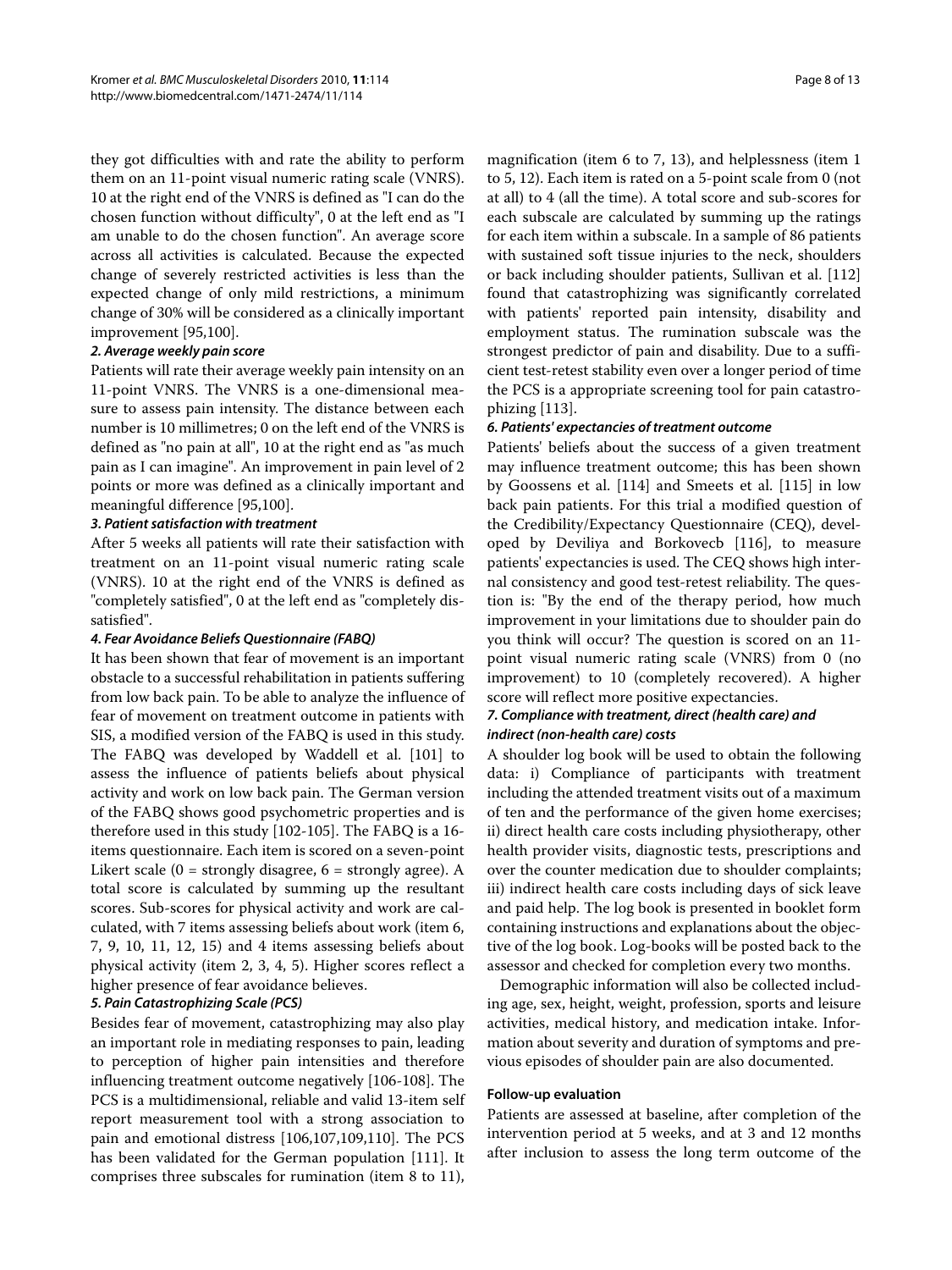#### **Table 3: Primary and secondary outcome measures**

| <b>Primary Outcomes</b>                    | <b>Measurement</b>                                                                                                         | <b>Follow up</b>                |  |
|--------------------------------------------|----------------------------------------------------------------------------------------------------------------------------|---------------------------------|--|
| Shoulder pain and disability index (SPADI) | 13 items (5 for pain, 8 for function) scored<br>on a 100 mm visual analogue scale                                          | baseline; 5 weeks; 3, 12 months |  |
| Patients' global impression of change      | Ordinal scale (1-much worse, 2-slightly<br>worse, 3-no change, 4-slightly better, 5-<br>much better)                       | 5 weeks; 3, 12 months           |  |
| <b>Secondary Outcomes</b>                  | Measurement                                                                                                                | <b>Follow up</b>                |  |
| Generic patient-specific scale             | 11 point visual numeric rating scale (end<br>descriptors of $0 =$ impossible to do, $10 =$ no<br>difficulties at all)      | baseline; 5 weeks; 3, 12 months |  |
| Average weekly pain score                  | 11 point visual numeric rating scale (end<br>descriptors of $0 =$ no pain, $10 =$ worst pain<br>possible)                  | baseline; 5 weeks; 3 months     |  |
| Patients' satisfaction with treatment      | 11 point visual numeric rating scale (end<br>descriptors of $0 =$ completely dissatisfied,<br>$10 =$ completely satisfied) | 5 weeks                         |  |
| Kinesiophobia/Fear avoidance beliefs       | Modified fear avoidance beliefs<br>questionnaire (FABQ)                                                                    | <b>Baseline</b>                 |  |
| Catastrophizing                            | Pain catastrophizing scale (PCS)                                                                                           | <b>Baseline</b>                 |  |
| Patients' expectancies of treatment effect | One modified question from the<br>Credibility/Expectancy Questionnaire<br>(CEQ)                                            | <b>Baseline</b>                 |  |
| Compliance                                 | Shoulder log book: Attention of treatment<br>sessions and completion and frequency of<br>home exercises                    | 5 weeks; 3, 12 months           |  |
| Costs                                      | Cost diary: Disease specific healthcare<br>utilization, days of sick leave, drug use,<br>paid help                         | 5 weeks; 3, 12 months           |  |

intervention. An overview of the outcome measures is given in Table 3.

#### **Sample size**

Sample size for this trial is based on an expected difference between groups of a 13 points reduction of the SPADI score. The statistical level of significance was set to alpha = 0.05, statistical power to 80%, and a 15% drop out rate was expected. The assumed standard deviation was set to 20 points based on the results of other studies [[117-](#page-12-20)[120\]](#page-12-21). Power calculations resulted in an estimated sample size of 90 participants (45 per group) to detect a 13 points difference in SPADI score. The minimum clini-

#### **Data analysis**

ment in total SPADI score [\[93](#page-11-24)].

First, descriptive statistics for demographical characteristics of the whole group will be used. Second, descriptive statistics for demographical and clinical characteristics, for baseline results of outcome measures and other potential confounding variables for the intervention group and control group will be used. Differences will be calculated for within-groups results and between-groups comparisons. Results will be calculated according to the "intention-to-treat principle". Between groups-analysis

cally important change is set to an 11 points improve-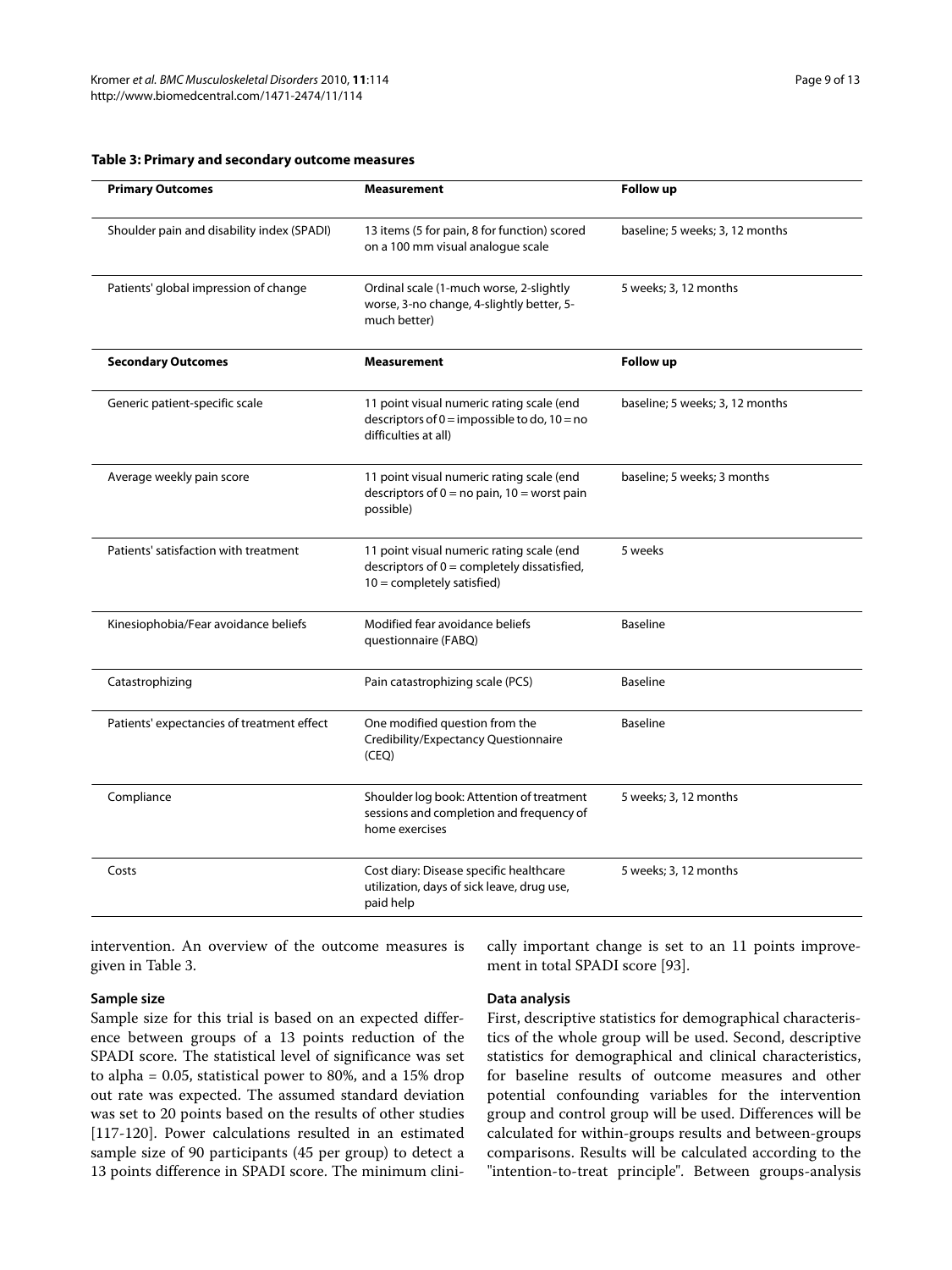will include differences between baseline and follow up measurements for each clinical outcome measure used, their standard deviations and 95% confidence intervals. Additionally mixed models for the long term follow ups will be used. Influence of baseline differences for outcome measures will be assessed in a multivariable linear regression analysis. Statistical significance is set to  $p \leq$ 0.05, clinical importance will be judged by the lower 95% confidence interval which equals the minimum effect size.

An economic evaluation will compare costs of both treatment options from a societal perspective.

Resources recorded in the shoulder log book will be valued using published prices for medical costs. Costs for over the counter drugs, aids, and paid help will be reported directly by the participants in their log-books.

Productivity costs resulting from loss of paid labor will also be calculated by applying the friction costs method, which limits the period of production loss to the time during the work of the person is not replaced.

Between-group differences in outcomes of mean total costs were analyzed by Student's *t*-tests for unpaired observations.

#### **Results**

Inclusion of participants has started in April 2010. First results are expected in 2012, long term results in 2013.

#### **Discussion**

In order to compare the effectiveness of individualized physiotherapy to a standard exercise protocol a randomized controlled trial design will be used. Our diagnostic and eligibility criteria are purely based on clinical signs and symptoms which correspond very well with clinical practice, and the population usually seen in primary care is well reflected.

Exercises, as a quite simple form of physiotherapeutic treatment, has been shown to be as effective as other physiotherapy-led interventions in the treatment of SIS and are therefore often recommended. However, most investigated forms of physiotherapy-led interventions have been applied as standard protocols without considering individual needs and may be therefore limited in their effect. In this study, treatment of the intervention group, guided by a defined decision making process will address the individual activity and participation restrictions of each patient, predictive signs for a poor outcome, contributing and local factors. To reveal the additional benefit of this intervention, participants of the intervention group will also perform the SEP as a home program.

To strengthen the validity of the trial results, important qualitative methodological factors have been considered in the planning stage of this trial. To prevent selection bias, participants will be randomly allocated to groups via

concealed allocation sequence, implemented by a remote clinical trial centre. To minimize performance bias, physiotherapists treating the active control group remain blinded to the results of the clinical examination to prevent contamination of the SEP. Further the statistician remains blinded to group assignment of the participants. Outcome measures used in this trial are easy to apply in daily practice.

To our knowledge this is the first trial comparing individualized physiotherapy led by a defined decision making process to a standard exercise protocol. Results from this trial will add evidence to the limited body of knowledge about the effect of physiotherapy in patients with SIS.

#### **Competing interests**

The authors declare that they have no competing interests.

#### **Authors' contributions**

TOK conceived of the project, led the design and co-ordination of the trial, and wrote the first draft of the manuscript. RADB and CHGB participated in the study design and commented on drafts of this paper. CHGB provided advice for the method section. All authors have reviewed and approved the final manuscript.

#### **Acknowledgements**

We are grateful to Prof. Dr. Ernst Wiedemann from the OCM Munich (Germany) for his help with submitting the study protocol to the Ethical Committee of the LMU Munich.

We also give thanks to the Pino GmbH Hamburg (Germany) for providing the Pinofit-elastic band.

#### **Author Details**

1Physiotherapiezentrum, Grube 21, 82377 Penzberg, Germany, 2Department of Epidemiology, Maastricht University, P.O. Box 616, 6200 MD Maastricht, the Netherlands, 3CAPHRI School for Public Health and Primary Care, Maastricht University, P.O. Box 616, 6200 MD Maastricht, the Netherlands and 4Centre for Evidence-Based Physiotherapy (CEBP), Maastricht University, P.O. Box 616, 6200 MD Maastricht, the Netherlands

#### Received: 17 March 2010 Accepted: 9 June 2010 Published: 9 June 2010

#### **References**

- <span id="page-9-0"></span>1. Huisstede BMA, Bierma-Zeinstra SMA, Koes BW, Verhaar JAN: Incidence and prevalence of upper-extremity musculoskeletal disorders. a systematic appraisal of the literature**.** BMC Musculoskeletal Disorders  $2006, 7$
- 2. Rekola KE, Keinanen-Kiukaanniemi S, Takala J: Use of primary health services in sparsely populated country districts by patients with musculoskeletal symptoms: consultations with a physician**.** Journal of Epidemiology and Community Health 1993, 47:.
- 3. Luime JJ: Shoulder complaints: the occurrence, course and diagnosis**.** In Proefschrift Erasmus Universiteit; 2004.
- 4. van der Heijden GJ: Shoulder disorders: a state of the art review**.** Baillieres Clinical Rheumatology 1999, 13:287-309.
- <span id="page-9-1"></span>5. van der Windt DA, Koes BW, de Jong BA, Bouter LM: Shoulder disorders in general practice: incidence, patient characteristics, and management**.** Annals of Rheumatic Diseases 1995, 54:959-964.
- <span id="page-9-2"></span>6. Östör AJK, Richards CA, Prevost AT, Speed CA, Hazleman BL: Diagnosis and relation to general health of shoulder disorders presenting to primary care**.** Rheumatology 2005, 44:800-805.
- <span id="page-9-3"></span>7. Luime JJ, Hendriksen IJM, Burdorf A, Verhagen AP, Miedema HS, Verhaar JAN: Prevalence and incidence of shoulder pain in the general population; a systematic review**.** Scandinavian Journal of Rheumatology 2004, 33:73-81.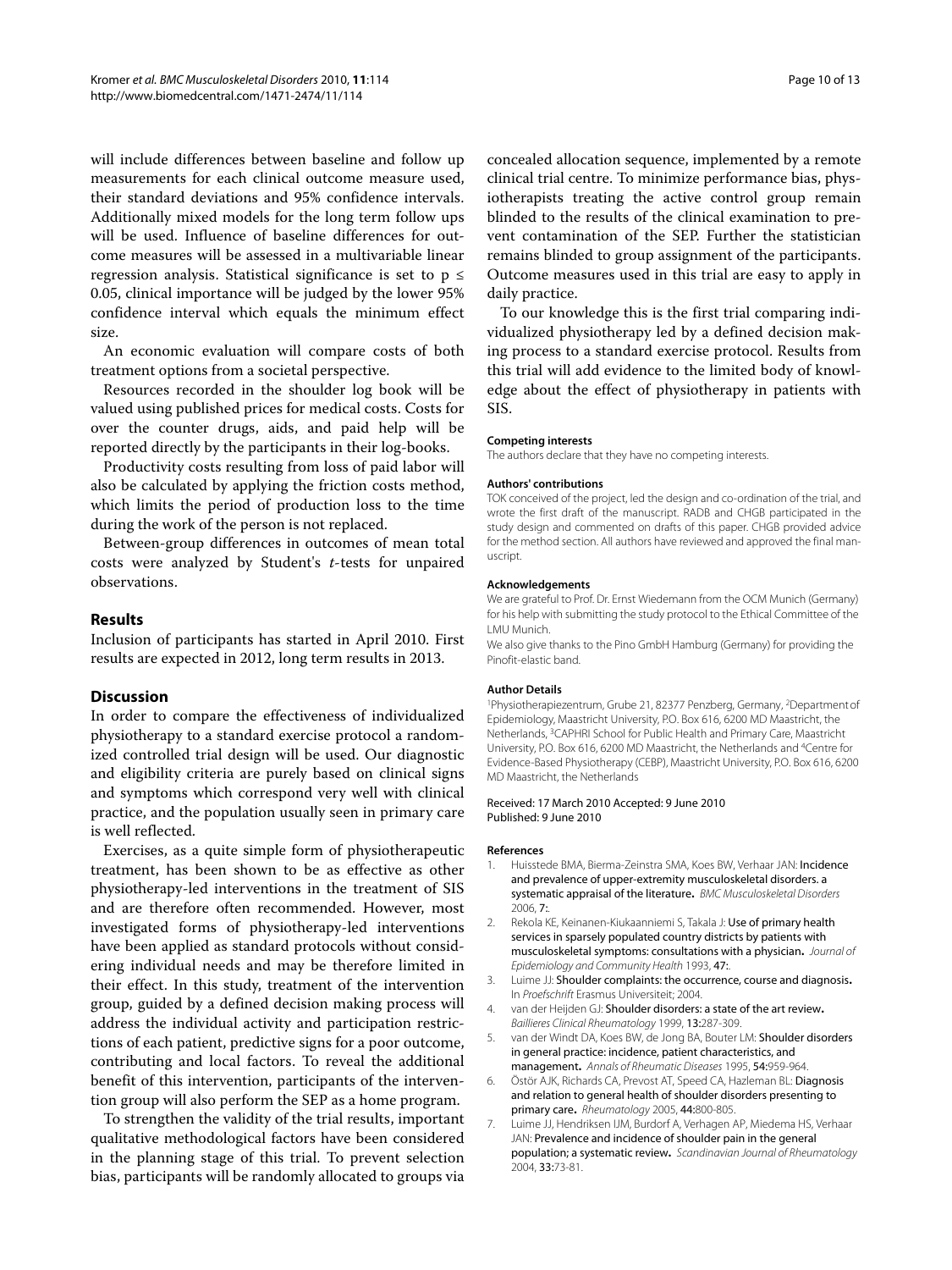- <span id="page-10-0"></span>8. Gartsman GM, Brinker MR, Khan M, Karahan M: Self-assessment of general health status in patients with five common shoulder complaints**.** Journal of Shoulder and Elbow Surgery 1998, 7:228-237.
- <span id="page-10-1"></span>9. Croft PR, Pope DP, Silman AJ: The clinical course of shoulder pain: prospective cohort study in primary care**.** British Medical Journal 1996, 313:601-602.
- <span id="page-10-17"></span>10. Linsell L, Dawson J, Zondervan K, Rose P, Randall T, Fitzpatrick R, Carr A: Prevalence and incidence of adults consulting for shoulder conditions in UK primary care; patterns of diagnosis and referral**.** Rheumatology 2006, 45:215-221.
- <span id="page-10-26"></span>11. Winters JC, Sobel JS, Groenier KH, Arendzen JH, Meyboom-de Jong B: The long-term course of shoulder complaints: a prospective study in general practice**.** Rheumatology 1999, 38:160-163.
- <span id="page-10-2"></span>12. Bot SDM, van der Waal JM, Terwee CB, van de Windt DAWM, Scholten RJPM, Bouter LM, Dekker J: Predictors of outcome in neck and shoulder symptoms**.** Spine 2005, 30:E459-E470.
- <span id="page-10-3"></span>13. Lewis JS, Green AS, Dekel S: The aetiology of subacromial impingement syndrome**.** Physiotherapy 2001, 87:458-469.
- <span id="page-10-4"></span>14. Deutsch A, Altchek DW, Schwartz E, Otis JC, Warren RF: Radiologic measurement of superior displacement of the humeral head in the impingement syndrome**.** Journal of Shoulder and Elbow Surgery 1996, 5:186-193.
- 15. Ebaugh DD, McClure PW, Karduna AR: Scapulotharacic and glenohumeral kinematics following an external rotation fatigue protocol**.** Journal of Orthopaedic and Sports Physical Therapy 2006, 36:557-571.
- <span id="page-10-10"></span>16. Meister K, Andrews JR: Classification and treatment of rotator cuff injuries in the overhead athlete**.** Journal of Orthopaedic and Sports Physical Therapy 1993, 18:413-420.
- 17. Sharkey NA, Marder RA: The rotator cuff opposes superior translation of the humeral head**.** The American Journal of Sports Medicine 1995, 23:270-275.
- 18. Leroux J-L, Codine P, Thomas E, Pocholle M, Mailhe D, Blotman F: Isokinetic evaluation of rotational strength in normal shoulders and shoulders with impingement syndrome**.** Clinical Orthopaedics and Related Research 1994, 304:108-113.
- <span id="page-10-22"></span>19. Reddy AS, Mohr KJ, Pink MM, Jobe FW: Electromyographic analysis of the deltoid and rotator cuff muscles in persons with subacromial impingement syndrome**.** Journal of Shoulder and Elbow Surgery 2000, 9:519-523.
- 20. Warner JJP, Micheli LJ, Arslanian LE, Kennedy J, Kennedy R: Pattern of flexibility, laxity, and strength in normal shoulders and shoulders with instability and impingement**.** American Journal of Sports Medicine 1990, 18:366-375.
- <span id="page-10-5"></span>21. Irlenbusch U, Gansen H-K: Muscle biopsy investigations on neuromuscular insufficiency of the rotator cuff: a contribution to the functional impingement syndrome of the shoulder**.** Journal of Shoulder and Elbow Surgery 2003, 12:422-426.
- <span id="page-10-6"></span>22. Wadsworth DJS, Bullock-Saxton JE: Recruitment patterns of scapular rotator muscles in freestyle swimmers with subacromial impingement**.** Int Journal Sports Med 1997 18:618-624
- <span id="page-10-23"></span>23. Ludewig PM, Cook TM: Alterations in shoulder kinematics and associated muscle activity in people with symptoms of shoulder impingement**.** Physical Therapy 2000, 80:276-291.
- 24. Cools AM, Witvrouw EE, Declercq GA, Danneels LA, Cambier DC: Scapular muscle recruitment patterns: Trapezius muscle latency with and without impingement symptoms**.** The American Journal of Sports Medicine 2003, 31:542-549.
- <span id="page-10-24"></span>25. Cools AM, Witvrouw EE, Mahieu NN, Danneels LA: Isokinetic scapular muscle performance in overhead athletes with and without impingement syndrome**.** Journal of Athletic Training 2005, 40:104-110.
- <span id="page-10-7"></span>26. Kibler BW: The Role of the Scapula in Athletic Shoulder Function**.** American Journal of Sports Medicine 1998, 26:325-337.
- <span id="page-10-8"></span>27. Neer CS: Impingement syndrome in the shoulder**.** Journal of Bone and Joint Surgery 1972, 54-A:41-50.
- 28. Neer CS: Impingement lesions**.** Clinical Orthopaedics and Related Research 1983, 173:70-77.
- <span id="page-10-9"></span>29. Bigliani LU, Morrison DS, April EW: Morphology of the acromion and its relationship to rotator cuff tears**.** Orthopaedic Trans 1986, 10:459-460.
- <span id="page-10-11"></span>30. Glousman R, Jobe FW, Tibone J, Moynes D, Antonelli D, Perry J: Dynamic electromyographic analysis of the throwing shoulder with

glenohumeral instability**.** Journal of Bone and Joint Surgery 1988, 70A:220-226.

- <span id="page-10-25"></span>31. Tyler TF, Nicholas SJ, Roy T, Gleim GW: Quantification of posterior capsule tightness and motion loss in patients with shoulder impingement**.** American Journal of Sports Medicine 2000, 28:668-673.
- 32. Matsen FA, Arntz CT, Lippitt SB: Rotator cuff**.** In The Shoulder Volume 1. 2nd edition. Edited by: Rockwood CA, Matsen FA. Philadelphia: W.B. Saunders; 1998:755-795.
- <span id="page-10-12"></span>33. Harryman DT, Slides JA, Clark JM, McQuade KJ, Gibb TD, Matsen FA III: Translation of the humeral head on the glenoid with passive glenohumeral motion**.** Journal of Bone and Joint Surgery 1990, 72A:1334-1343.
- <span id="page-10-13"></span>34. Bullock MP, Foster NE, Wright CC: Shoulder impingement: the effect of sitting posture on shoulder pain and range of motion**.** Manual Therapy 2005:28-37.
- <span id="page-10-14"></span>35. Solem-Bertoft E, Thuomas K-A, Westerberg C-E: The Influence of scapular retraction and protraction on the width of the subacromial space**.** Clinical Orthopaedics and Related Research 1993, 296:99-103.
- <span id="page-10-15"></span>36. Vlaeyen JWS, Linton SJ: Fear-avoidance and its consequences in chronic musculoskeletal pain:a state of the art**.** Pain 2000, 85:317-332.
- 37. Feleus A, van Dalen T, Bierma-Zeinstra SMA, Bernsen RMD, Verhaar JAN, Koes BW, Miedema HS: Kinesiophobia in patients with non-traumatic arm, neck and shoulder complaints: a prospective cohort study in general practice**.** BMC Musculosceletal Disorders 2007, 8:117.
- 38. Karels CH, Bierma-Zeinstra SMA, Burdorf A, Verhagen AP, Nauta AP, Koes BW: Social and psychological factors influenced the course of arm, neck and shoulder complaints**.** Journal of Clinical Epidemiology 2007, 60:839-848.
- 39. Lundberg M, Larsson M, Östlund H, Styf J: Kinesiophobia among patients with musculoskeletal pain in primary healthcare**.** Journal of Rehabilitation Medicine 2006, 38:37-43.
- 40. van der Windt DAM, Kuijpers T, Jellema P, van der Heijden GJMG, Bouter LM: Do psychological factors predict outcome in both low-back pain and shoulder pain? Annals of the Rheumatic Diseases 2007, 66:313-319.
- <span id="page-10-16"></span>41. De Bruijn C, de Bie R, Gereats J, Goossens M, van der Heuvel W, van der Heiiden GJ, Candel M, Dinant G-J: Effect of an education and activation programme on functional limitations and patient-perceived recovery in acute and sub-acute shoulder complaints -- a randomised clinical trial**.** BMC Musculoskeletal Disorders 2007, 8:.
- <span id="page-10-18"></span>42. Dinnes J, Lovemann E, McIntyre L, Waugh N: The effectiveness of diagnostic tests of the assessment of shoulder pain due to soft tissue disorders: a systematic review**.** Health Technology Assessment 2003, 7:1-175.
- 43. Read JW, Perko M: Shoulder ultrasound: Diagnostic accuracy for impingement syndrome, rotator cuff tear, and biceps tendon pathology**.** Journal of Shoulder and Elbow Surgery 1998, 7:264-271.
- 44. Sher JS, lannotti JP, Williams GR, Herzog RJ, Kneeland JB, Llisser S, Patel N: The effect of shoulder magnetic resonance imaging on clinical decision making**.** Journal of Shoulder and Elbow Surgery 1998, 7:205-209.
- 45. Awerbuch MS: The clinical utility of ultrasonography for rotator cuff disease, shoulder impingement syndrome and subacromial bursitis**.** Medical Journal of Australia 2008, 188:50-53.
- 46. Ardic F, Kahraman Y, Kacar M, Kahraman MC, Findikoglu G, Yorgancioglu ZR: Shoulder impingement syndrome: relationships between clinical, functional, and radiologic findings**.** American Journal of Physical Medicine & Rehabilitation 2006, 85:53-60.
- <span id="page-10-19"></span>47. Teefey SA, Rubin DA, Middleton WD, Hildebolt CF, Leibold RA, Yamaguchi K: Detection and quantification of rotator cuff tears. comparison of ultrasonographic, magnetic resonance imaging, and arthroscopic findings in seventy-one consecutive cases**.** Journal of Bone and Joint Surgery 2004, 86:708-716.
- <span id="page-10-20"></span>48. Peters D, Davies P, Pietroni P: Musculoskeletal clinic in general practice: study of one year's referrals**.** British Journal of Gneral Practice 1994, 44:25-29.
- <span id="page-10-21"></span>49. Faber E, Kuiper JI, Burdorf A, Miedema HS, Verhaar JAN: Treatment of impingement syndrome: a systematic review of the effects on functional limitations and return to work**.** Journal of Occupational Rehabilitation 2006, 16:7-25.
- 50. Green SE, Buchbinder R, Hetrick S: Physiotherapy interventions for shoulder pain**.** The Cochrane Database of Systematic Reviews, Issue 2 Art No: CD004258 2003a .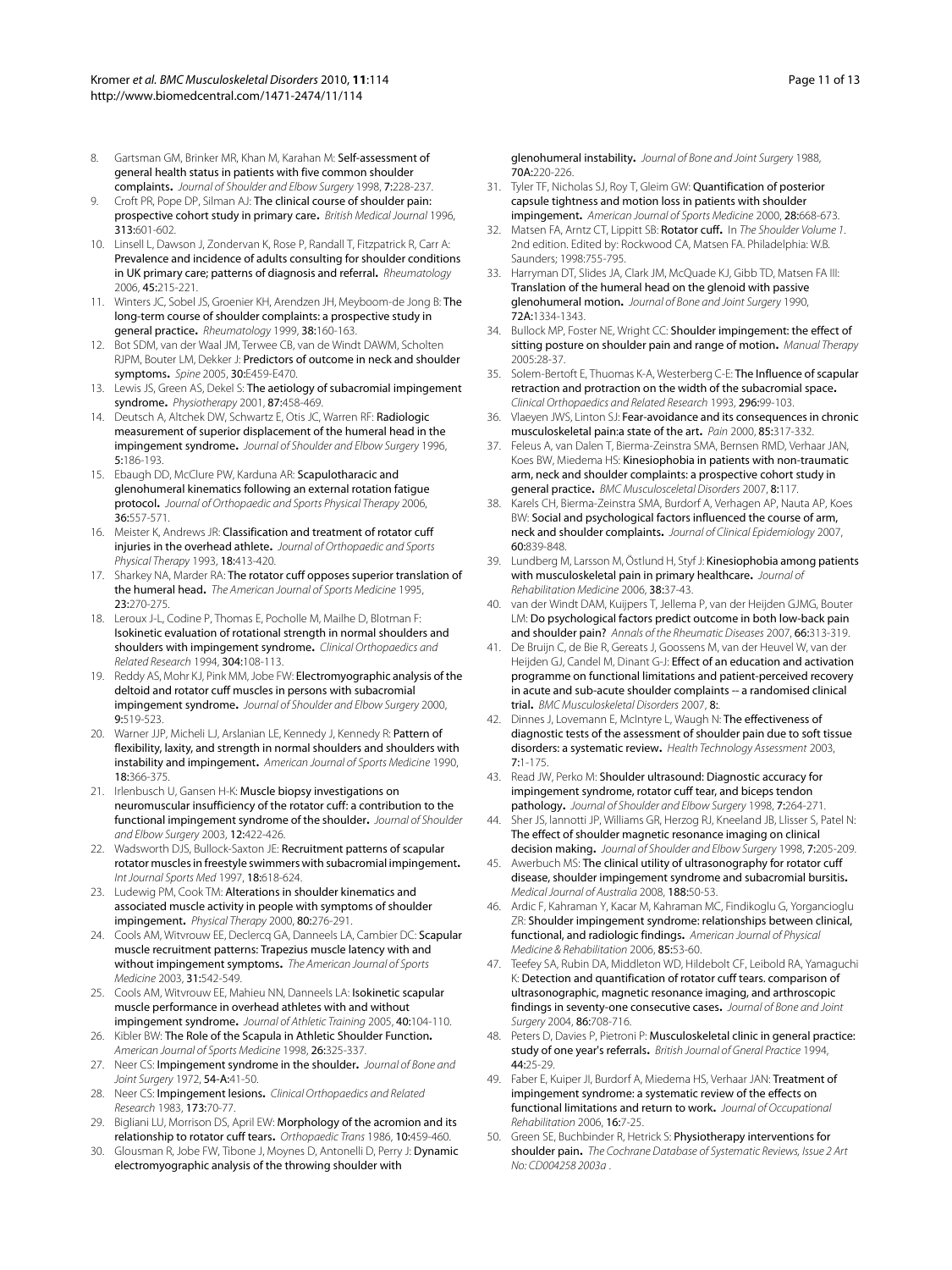- 51. Michener LA, Walsworth MK, Burnet EN: Effectiveness of rehabilitation for patients with subacromial impingement syndrome: a systematic review**.** Journal of Hand Therapy 2004, 17:152-164.
- <span id="page-11-0"></span>52. Kuhn JE: Exercise in the treatment of rotator cuff impingement: A systematic review and a synthesized evidence-based rehabilitation protocol**.** Journal of Shoulder and Elbow Surgery 2009, 18:138-160.
- <span id="page-11-1"></span>53. WHO: ICF - Internationale Klassifikation der Funktionsfähigkeit, Behinderung und Gesundheit**.** Köln: Deutsches Institut für Medizinische Dokumentation und Information (DIMDI); 2005.
- <span id="page-11-2"></span>54. Jones M, Edwards I, Grimmer K, Higgs J, Tede F: Challenges of applying best evidence to physiotherapy: Part 2 - health and clinical reasoning models to facilitate evidence-based practice**.** Internet Journal of Allied Health Sciences and Practice 2006, 4:1-8.
- <span id="page-11-3"></span>55. Kaltenborn F: Wirbelsäule - Manuelle Untersuchung und Mobilisation**.** Oslo: Olaf Noris Bokhandel; 1992.
- <span id="page-11-4"></span>56. Evjenth O, Hamberg J: Muscle stretching in manual therapy**.** Alfta: Alfta Rehab; 1998.
- <span id="page-11-5"></span>57. Maitland GD: Manipulation der Wirbelsäule**.** 2nd edition. Berlin: Springer Verlag; 1994.
- <span id="page-11-6"></span>58. Hertel R, Ballmer FT, Lombert SM, Gerber C: Lag signs in the diagnosis of rotator cuff rupture**.** Journal of Shoulder and Elbow Surgery 1996, 5:307-313.
- <span id="page-11-7"></span>59. Gerber C, Krushell RJ: Isolated rupture of the tendon of the subscapularis muscle. Clinical features in 16 cases**.** Journal of Bone and Joint Surgery 1991, 73B:389-394.
- <span id="page-11-8"></span>60. Walch G, Boulahia A, Calderone S, Robinson AHN: The 'dropping' and 'hornblower's' signs in evaluation of rotator-cuff tears**.** Journal of Bone and Joint Surgery Br 1998, 80:624-628.
- <span id="page-11-9"></span>61. Butler DS: Mobilisation des Nervensystems**.** Berlin: Springer Verlag; 1995.
- <span id="page-11-10"></span>62. Hintermeister RA, Lange GW, Schultheis JM, Bey MJ, Hawkins RJ: Electromyographic activity and applied load during shoulder rehabilitation exercises using elastic resistance**.** The American Journal of Sports Medicine 1998, 26:210-220.
- 63. Decker MJ, Hintermeister RA, Faber KJ, Hawkins RJ: Serratus anterior muscle activity during selected rehabilitation exercises**.** The American Journal of Sports Medicine 1999, 27:784-791.
- 64. Alpert SW, Pink MM, Jobe FW, McMahon PJ, Mathiyakom W: Electromyographic analysis of deltoid and rotator cuff function under varying loads and speeds**.** Journal of Shoulder and Elbow Surgery 2000, 9:47-58.
- 65. Jenp Y-N, Malanga GA, Growney ES, An K-N: Activation of the rotator cuff in generating isometric shoulder rotation torque**.** The American Journal of Sports Medicine 1996, 24:477-485.
- 66. Kelly BT, Kadrmas WR, Speer KP: The manual muscle examination for rotator cuff strength**.** The American Journal of Sports Medicine 1996, 24:581-587.
- 67. Kronberg M, Broström L-A: Electromyographic recordings in shoulder muscles during eccentric movements**.** Clinical Orthopaedics and Related Research 1995, 314:143-151.
- 68. Lear LJ, Gross MT: An electromyographical analysis of the scapular stabilizing synergists during a push up progression**.** Journal of Orthopaedic and Sports Physical Therapy 1998, 28:146-157.
- 69. Levy AS, Kelly BT, Lintner SA, Osbahr DC, Speer KP: Function of the long head of the biceps at the shoulder: Electromyographic analysis**.** Journal of Shoulder and Elbow Surgery 2001, 10:250-255.
- 70. Swanik KA, Lephart SM, Swanik B, Lephart SP, Stone DA, Fu FH: The effects of shoulder plyometric training on proprioception and selected muscle performance characteristics**.** Journal of Shoulder and Elbow Surgery 2002, 11:579-586.
- 71. Reinold MM, Wilk KE, Fleisig GS, Zheng N, Barrentine SW, Chmielewski T, Cody RC, Jamerson GG, Andrews JR: Electromyographic analyses of the rotator cuff and deltoid musculature during common shoulder external rotation exercises**.** Journal of Orthopaedic and Sports Physical Therapy 2004, 34:385-394.
- 72. Uhl TL, Carver TJ, Mattacola CG, Mair SD, Nitz JA: Shoulder musculature activation during upper extremity weight bearing exercise**.** Journal of Orthopaedic and Sports Physical Therapy 2003, 33:109-117.
- 73. Moseley BJ, Jobe FW, Pink MM, Perry J, Tibone J: EMG analysis of the scapular muscles during a shoulder rehabilitation program**.** American Journal of Sports Medicine 1992, 20:128-134.
- 74. Lintner D, Mayol M, Uzodinma O, Jones R, Labossiere D: Glenohumeral Internal Rotation Deficits in Professional Pitchers Enrolled in an Internal Rotation Stretching Program**.** American Journal of Sports Medicine 2007, 35:617-621.
- 75. Reinold MM, Escamilla R, Wilk KE: Current concepts in the scientific and clinical rationale behind exercises for glenohumeral and scapulothoracic musculature**.** Journal of Orthopaedic & Sports Physical Therapy 2009, 39:106-117.
- 76. Reinold MM, Macrina LC, Wilk KE, Fleisig GS, Dun S, Barrentine SW, Ellerbusch MT, Andrews JR: Electromyographic analysis of the supraspinatus and deltoid muscles during 3 common rehabilitation exercises**.** Journal of Athletic Training 2007, 42:464-469.
- 77. Townsend H, Jobe FW, Pink M, Perry J: Electromyographic analysis of the glenohumeral muscles during a baseball rehabilitation programme**.** The American Journal of Sports Medicine 1991, 19:264-272.
- 78. McClure P, Balaicuis J, Heiland D, Broersmsma ME, Thorndike CK, Wood A: A randomized controlled comparison of stretching procedures for posterior shoulder tightness**.** Journal of Orthopaedic and Sports Physical Therapy 2007, 37:108-113.
- <span id="page-11-11"></span>79. Cools AM, Dewitte V, Lanszweert F, Notebaert D, Roets A, Soetens B, Cagnie B, Witvrouw EE: Rehabilitation of scapular muscle balance: which exercises to prescribe? American Journal of Sports Medicine 2007, 35:1744-1750.
- <span id="page-11-12"></span>80. Leroux J-L, Codine P, Thomas E, Pocholle M, Mailhe D, Blotman F: Isokinetic evaluation of rotational strength in normal shoulders and shoulders with impingement syndrome**.** Clinical Orthopaedics and Related Research 1994, 304:108-115.
- <span id="page-11-13"></span>81. Warner JJP, Micheli LJ, Arslanian LE, Kennedy J, Kennedy R: Pattern of flexibility, laxity, and strength in normal shoulders and shoulders with instabilityand impingement**.** American Journal of Sports Medicine 1990, 18:366-375.
- <span id="page-11-14"></span>82. TaheriAzam A, Sadatsafavi M, Moayyeri A: Outcome predictors in nonoperative management of newly diagnosed subacromial impingmeent syndrome: a longitudinal study**.** Medscape General Medicine 2005, 7:63.
- 83. Kuijpers T, van der Windt DAWM, van der Heijden GJMG, Bouter LM: Systematic review of prognostic cohort studies on shoulder disorders**.** Pain 2004, 109:420-431.
- <span id="page-11-15"></span>84. Kuijpers T, van der Windt DAWM, Boeke AJP, Twisk JWR, Vergouwe Y, Bouter LM, van der Heijden GJMG: Clincal presentation for the prognosis of shoulder pain in general practice**.** Pain 2006, 120:276-285.
- <span id="page-11-16"></span>85. Habermayer P, Lehmann L, Lichtenberg S: Rotatorenmanschetten-Ruptur**.** Orthopäde 2000, 29:196-208.
- <span id="page-11-17"></span>86. Smith KL, Harryman DT II, Antonlou J, Campbell B, Sidles JA, Matsen FA III: A prospective, multipractice study of shoulder function and health status in patients with documented rotator cuff tears**.** Journal of Shoulder and Elbow Surgery 2000, 9:395-402.
- <span id="page-11-18"></span>87. Pope DP, Croft PR, Pritchard CM, McFarlane GJ, Silman AJ: The frequency of restricted range of movement in individuals with self-reported shoulder pain: results from a population-based survey**.** British Journal of Rheumatology 1996, 35:1137-1141.
- <span id="page-11-19"></span>88. Kaltenborn F: Manuelle Mobilisation der Extremitätengelenke**.** Oslo: Olaf Noris Bokhandel; 1992.
- <span id="page-11-20"></span>89. Jones MA, Rivett DA: Clinical Reasoning for Manual Therapists**.** Butterworth-Heinemann; 2004.
- <span id="page-11-21"></span>90. MacDermid J, Solomon P, Prkachin K: The shoulder pain and disability index dmonstrates factor, construct and longitudinal validity**.** BMC Musculoskeletal Disorders 2006, 7:12.
- <span id="page-11-22"></span>91. Beaton DE, Richards RR: Measuring function of the shoulder. A crosssectional comparison of five questionnaires**.** Journal of Bone and Joint Surgery 1996, **78A:**882-890.
- <span id="page-11-23"></span>92. Cloke DJ, Lynn SE, Watson H, Steen IN, Purdy S, Williams JR: A comparison of functional, patient-based scores in subacromial impingement**.** Journal of Shoulder and Elbow Surgery 2005, 14:380-384.
- <span id="page-11-24"></span>93. Williams JW, Holleman DR, Simel DL: Measuring shoulder function with the shoulder pain and disability index**.** Journal of Rheumatology 1995, 22:727-732.
- <span id="page-11-25"></span>94. ten Klooster PM, Drossaers-Bakker KW, Taal E, van de Laar MAFJ: Patientperceived satisfactory improvement (PPSI): Interpreting meaningful change in pain from the patient's perspective**.** Pain 2006, 121:151-157.